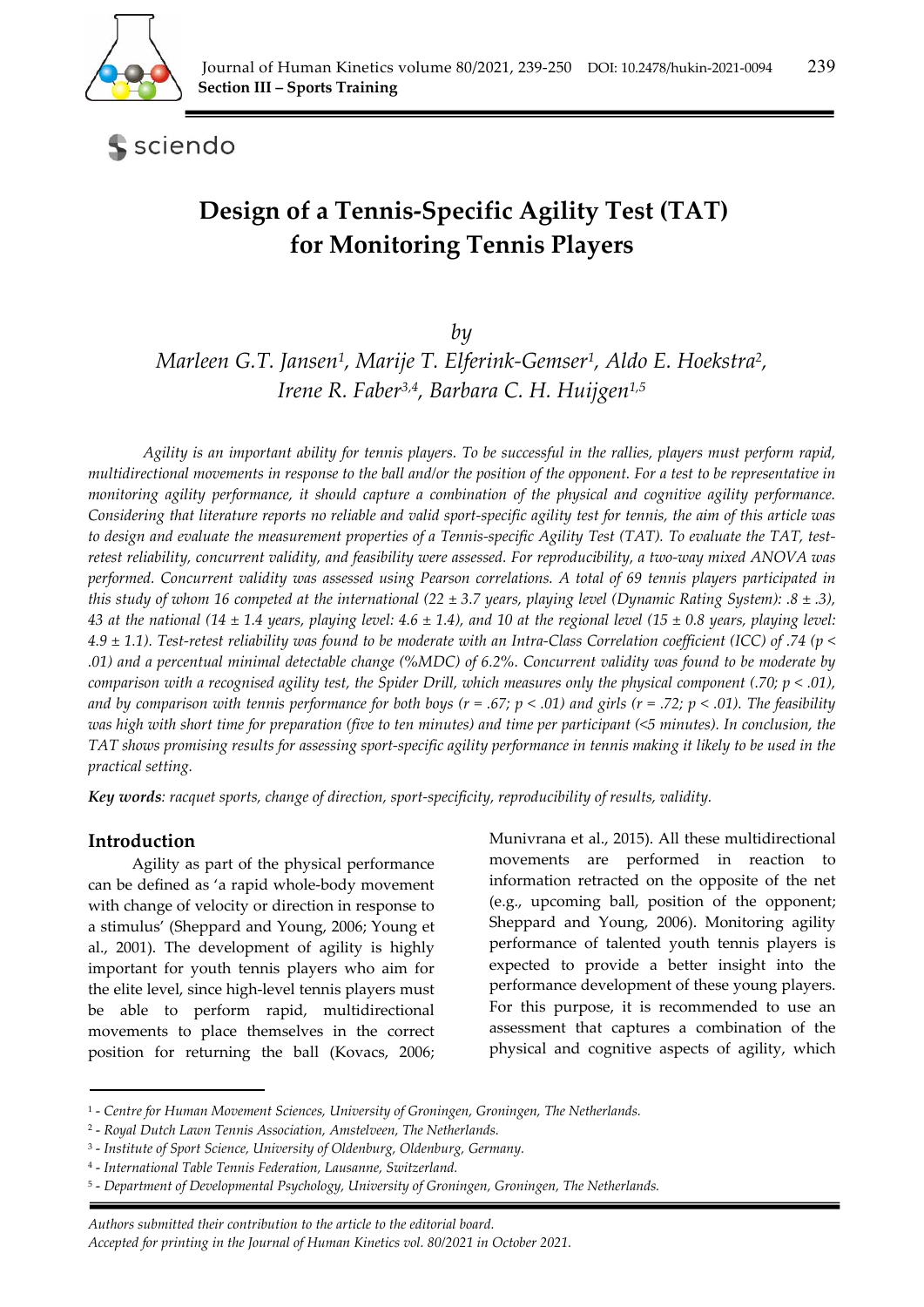players also need during a tennis match (Kovacs, 2006; Sheppard and Young, 2006). When an agility test represents the rally situations in a match as closely as possible (e.g., inclusion of a racquet, tennis-specific footwork), it will provide a complete profile of agility performance during a match (Zemková and Hamar, 2013). However, a comprehensive systematic literature search yielded no tennis-specific agility test including a response to a stimulus showing reliable and valid results. The only agility test which included both physical and cognitive agility performance, consisted of one maximal sprint, yet no reliable and valid outcomes (Ulbricht et al., 2016). Others were change of direction (COD) tests without a response to a stimulus (Barber-Westin et al., 2010; Eriksson et al., 2015; Fernandez-Fernandez et al., 2016; Huggins et al., 2017; Leone et al., 2006; Sekulic et al., 2017; Zemková and Hamar, 2014). Therefore, the aim of this study was to design a Tennis-specific Agility Test (TAT) and evaluate its measurement properties.

 The first step in designing the TAT was the interpretation of the results of the preceding systematic literature search on agility assessments in racquet sports. As mentioned, this search identified no tennis-specific agility test including a response to a stimulus with proven reliability and validity. For badminton on the contrary, two badminton-specific agility tests were identified including a cognitive component and showing reliable and valid results: the Badminton Speed Test (BST; Madsen et al., 2015) and Badcamp (Loureiro and De Freitas, 2016; Loureiro et al., 2017). The two badminton-specific agility tests were used for the second step by evaluating the set-up translating it to tennis. The directions included in the tests were based on common positions of badminton players during a match situation and included a badminton-specific cognitive component as 'response to a stimulus' (Sheppard and Young, 2006; Young et al., 2001), randomly assigning the direction to move by lights (Loureiro and De Freitas, 2016; Loureiro et al., 2017; Madsen et al., 2015). Based on these findings, common positions in offensive and defensive situations in tennis were selected and the FITLIGHT Trainer<sup>™</sup> system was chosen to provide the light stimulus. The third step of the design included a first test set-up by establishing the duration and distances of the tests, based on

the literature with mean rally lengths of 3-5 shots (Carboch et al., 2018; Fernandez-Fernandez et al., 2007, 2008; Hornery et al., 2007) and distances around 4 m (Fernandez-Fernandez et al., 2014; Kovalchik and Reid, 2017). As the fourth step, pilot testing was performed. Two pilot measurements were performed without the use of participants to identify the possibilities of the FITLIGHT TrainerTM system, programming it in different ways. In addition, two pilot measurements were performed on participants, resulting in the deletion of two directions. As it was not an endurance test, the length of the test should equal the mean rally length of 3-5 shots (Carboch et al., 2018; Fernandez-Fernandez et al., 2007, 2008; Hornery et al., 2007). The four most important directions at the back of the court on a fast surface were selected together with the experts, resulting in the exclusion of the two backwards movements, away from the baseline. Finally, meetings were organised with an expert panel of the head coach, assistant trainers, and physical trainers. The panel included exprofessional players of the Davis Cup team who participated in multiple Grand Slam tournaments, all with over 10 years of training and Davis and Fed Cup coaching experience. Positions on the court, duration of the rally, and distances of the test were discussed. Small changes were recommended in the positions to be more representative for match situations.

 Before this newly developed agility test is to be implemented in practice, it should be tested on several measurement properties (Morrow et al., 2011). As such, this study evaluated the testretest reliability, concurrent validity and feasibility of the TAT. Reliability of the TAT was hypothesised to be at an acceptable level due to the standardised protocols including training phases before testing and the number of attempts (Morrow et al., 2011). Concurrent validity was investigated by examining the relationship with an existing COD test in tennis (i.e., Spider Drill) and the level of tennis performance. Only a moderate relation was expected, because the TAT is thought to measure both the physical and cognitive aspect of agility, while the COD test only covers the physical part. Moreover, tennis performance is based on performances in competition and tournaments and is established by several multidimensional characteristics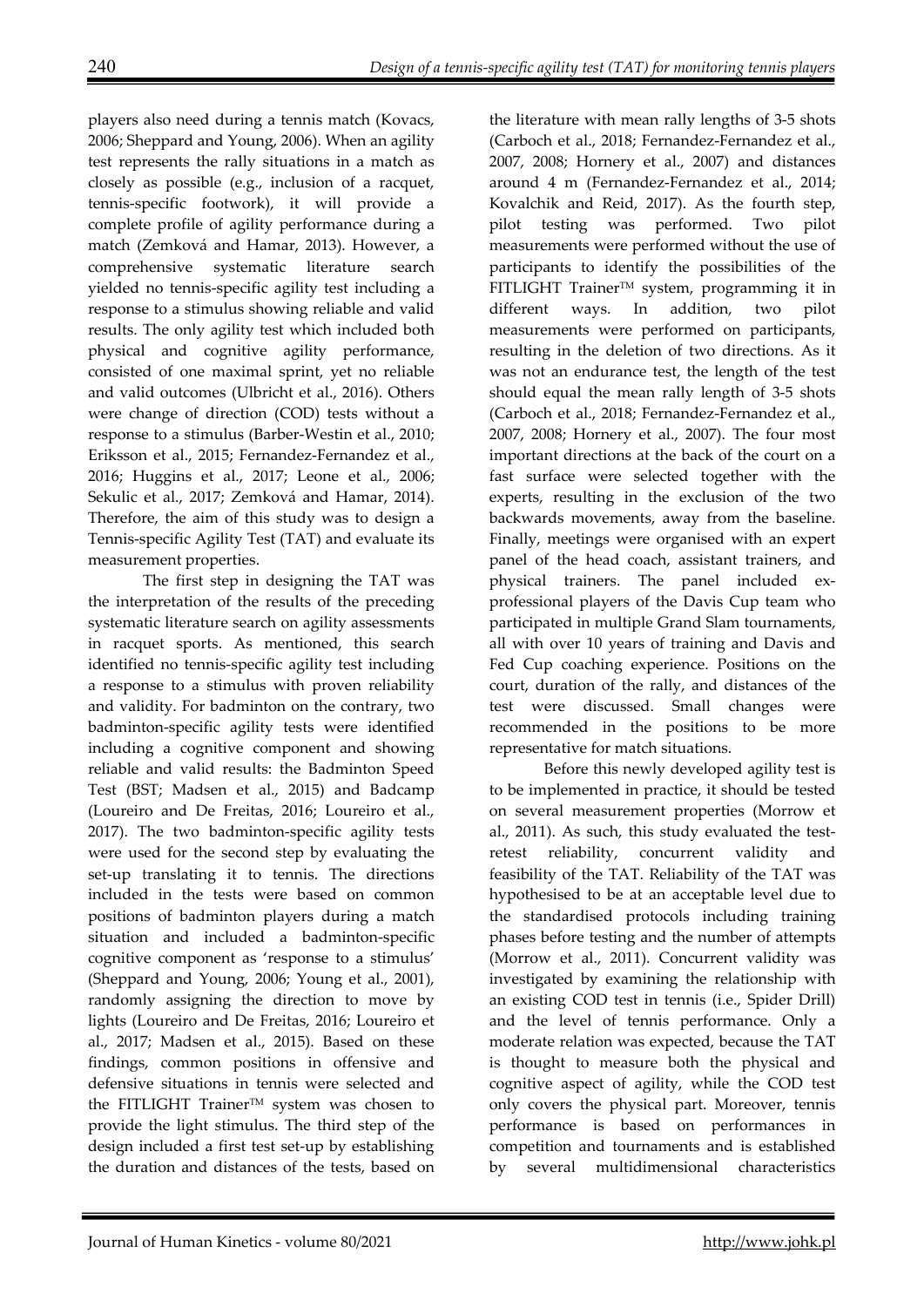(Elferink-Gemser et al., 2011), which are not taken into account in the assessment. The test was expected to be feasible and applicable for trainers and coaches.

# **Methods**

# *Participants*

 A total of 69 tennis players were recruited from three different playing levels: 1) full-time tennis players competing at an international level (international players;  $n = 16$ ;  $22 \pm 3.7$  years), 2) national youth selection players competing at high national levels in their age group (national players;  $n = 43$ ;  $14 \pm 1.4$  years), and 3) tennis players competing at regional levels (regional players;  $n = 10$ ;  $15 \pm 0.8$  years). Participants were excluded when they were unable to perform a maximal effort due to injuries. The study protocol and informed consent procedure were approved by the Ethics Committee of Psychology (The Heymans Institute for Psychological Research, University of Groningen, Groningen, the Netherlands; PSY-1819-S-0262) in full compliance with the Declaration of Helsinki. Written informed parental and/or player's consent was obtained.

## *Measures*

 In this study several instruments were used to evaluate the designed agility test. Next to the TAT, the Spider Drill was used as a recognised agility test and the Dynamic Rating System (DRS) as a measure of tennis performance in assessing the concurrent validity of the TAT.

# *Tennis-specific Agility Test (TAT)*

 The TAT consists of four movements at the back of the court around the baseline (two side-ways, two into the court) and one drop shot (short ball placed close behind the net), randomly assigned at the opposite side of the net (opponentside; Figure 1). The information for the direction to move was provided by the FITLIGHT Trainer™ system, a speed and cognitive light system. At the opponent-side, four lights, resembling the position of the opponent, were placed in two tennis-specific situations, a standard rally situation and a defensive situation. The standard rally situation was indicated by a light behind the baseline (lights 7 and 10), where players are, in general, not able to dictate the rally and return a standard rally ball. For the defensive situation (participants' perspective), a light was placed

inside the court on the singles line (lights 8 and 9) where a sharper angle could be played by the opponent, forcing participants into a defensive situation. To anticipate to a greater ball angle, players had to move into the court preventing the ball to move away from them. The four lights were all placed at a distance of 4 m, according to the mean distance players run per stroke (Fernandez-Fernandez et al., 2014; Kovalchik and Reid, 2017). The lights representing the position of the opponent were coupled to the lights at the side of the participant (i.e., 2+7, 3+8, 4+9, 5+10). To standardize the direction to move, participants were told that the directions (coupled lights) were all crosscourt. The order of the four lights at the back of the court was programmed into 12 different sequences of which one was only used as a practice trial. After the four directions one of the drop shots (6 or 11) was initiated and the participant had to touch the light with their racquet to finish the test.

 Participants were instructed to use tennisspecific footwork, perform a mock hit between the cones, end at the second cone with their footwork (to standardize the distances), and move back to the starting position to activate the next direction. Before the start of the TAT, participants were allowed to 1) practice without the use of the FITLIGHT Trainer<sup>TM</sup> system, 2) practice the drop shot with the use of one light, and 3) perform one complete practice trial. During official testing, participants had two attempts, of which the best time was used. If the player had no final time, the participant had to redo the test. Between the attempts a 90-s rest interval was implemented. Total time was automatically recorded by the FITLIGHT Trainer™ system when the sequence was completed.

## *Spider Drill*

 A commonly used agility test in the Netherlands is the adapted version of the Spider Drill (Huggins et al., 2017), using a stationary start at the centre of the baseline and consisting of picking up balls from the ground (Kramer et al., 2016). An ICC of .95 (CI 95%: .82-.99) was found for the Spider Drill (Huggins et al., 2017). The five places on the tennis court were the interceptions of the baseline with the singles side line (left and right side, 4.1 m), the service line with the single side line (left and right side, 6.9 m), and the centre service line with the service line (5.5 m). The order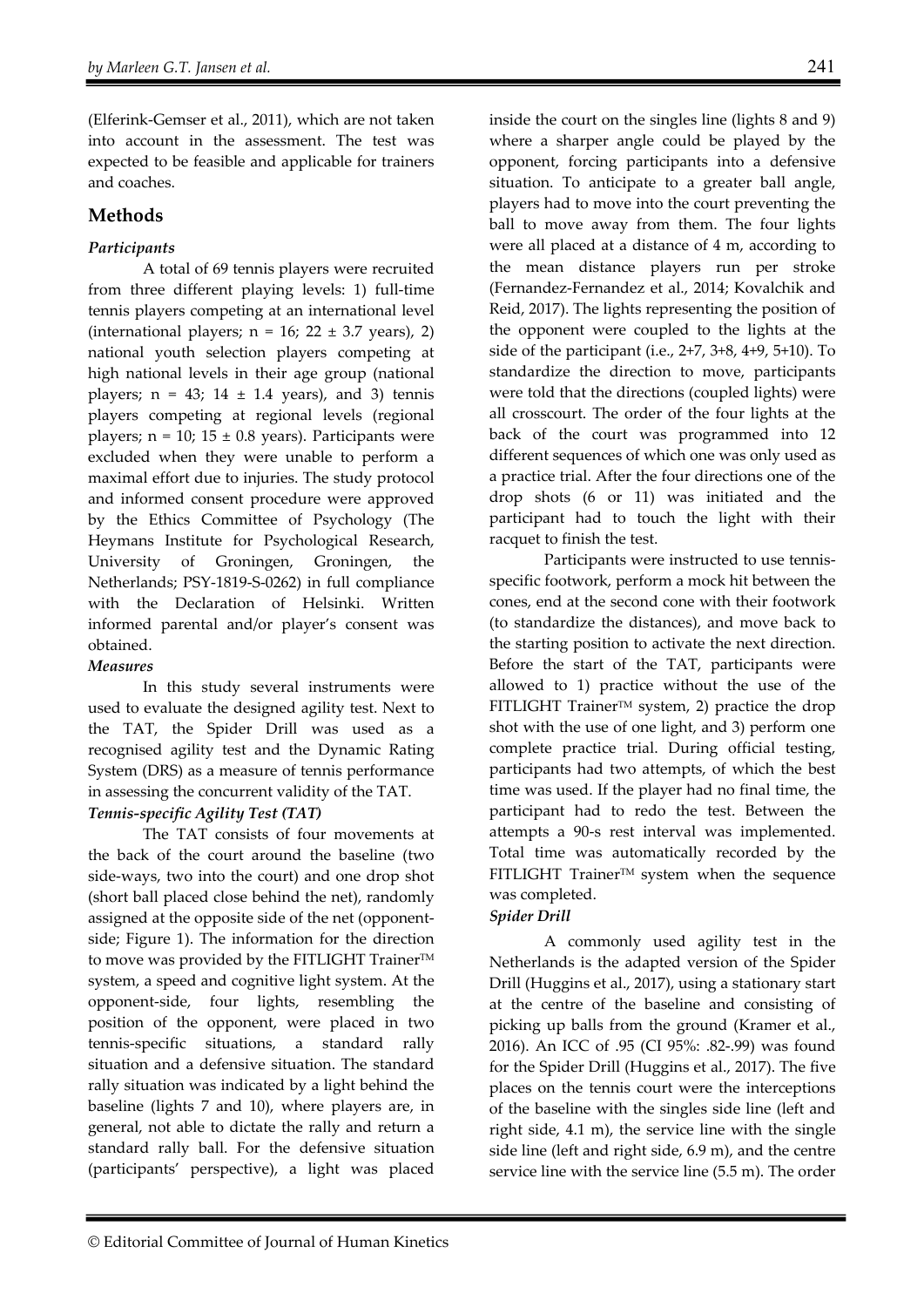of the directions was fixed starting from right to left. The two balls at the right side had to be picked up with the right hand, the two balls at the left side with the left hand, and the ball at the centre service line was free of choice. The balls were placed behind the centre mark and the test was finished when the last ball touched the ground. The time was manually recorded using a stopwatch by the same experienced test leader. Players had two attempts of which the best total time was used.

#### *Tennis performance*

 The performance level of tennis players in the Netherlands is determined by the Dynamic Rating System (DRS), which is a score from 9 (beginner) to 1 (expert) separate for boys and girls. Changes in the DRS depend on the match outcome and the level of your opponent. The dynamic nature of the DRS results in an actual representation of the performance of the player. While the DRS is not coupled to age, it is also possible to compare participants between different age categories. The levels on the DRS are comparable to the International Tennis Number (ITN) levels 1-10, with 1 being the expert level.

### *Design and Procedures*

 All participants were measured under similar conditions on an indoor hardcourt (Plexipave, Australian Open Slow Hardcourt). For the evaluation of the reliability of the designed agility test, the group of international players was assessed using a test-retest design. The retest was performed within a two-week period. The concurrent validity for comparison with the validated Spider Drill (Huggins et al., 2017; Kramer et al., 2016) was assessed on the international and national players. These measurements were part of fourth-annual physical performance measurements (including the Spider Drill). For the concurrent validity of the association with tennis performance, based on the DRS, all three groups of international, national, and regional players were used. For the regional group, the assessment was planned during a morning session. Assessment criteria for the feasibility were preparation time, time per participant, required materials, and the number of required test leaders (Kolman et al., 2017). In addition, expert meetings were performed with the head coach, assistant trainers, physical trainers, embedded scientist, and

physiotherapists, discussing the practical implications and limitations.

### *Statistical analysis*

 Data analysis was performed using IBM SPSS Statistics for Windows Version 26.0 (IBM Corp. Released 2019. Armonk, NY: IBM Corp.). A one-way ANOVA with post hoc Bonferroni correction was performed for differences between the groups regarding the participants' characteristics. Normality was checked and confirmed in terms of skewness, kurtosis, and normality plots. Moreover, an ANOVA performed for the 11 different sequences of the TAT showed no significant differences and the randomisation was therefore not of influence for the results ( $p < .05$ ).

 Test-retest reliability was assessed by relative and absolute reliability (Bruton et al., 2000). For the relative reliability, the Intra-Class Correlation coefficient (ICC) was calculated performing a two-way mixed ANOVA type absolute agreement single measures. An ICC of <.50 was indicated as poor, between .50-.75 as moderate, .75-.90 as good, and >.90 as excellent (Koo and Li, 2016). Absolute reliability was considered calculating the Standard Error of Measurements (SEM), the Minimal Detectable Change with 95% CI (MDC), percentual MDC of the total completion time (%MDC), and the Limits of Agreement (LoA; Blankevoort et al., 2014; Van Kampen et al., 2013):

$$
SEM = SD * \sqrt{(1-ICC)}
$$
  
MDC = 1.96 \*  $\sqrt{2}$  \* SEM

%MDC = MDC/mean of total completion time \* 100%

 Concurrent validity of the Spider Drill and the TAT was assessed using Pearson correlation (1-tailed), where a correlation around .6-.7 was considered to be sufficient (Mukaka, 2012). The association of the DRS with the performance on the TAT was also calculated using Pearson correlations (1-tailed) separate for boys and girls as the second part of the concurrent validity. Alpha level was set at .05.

## **Results**

 International players were significantly different from both national and regional players regarding their age, body mass, accumulated tennis experience, hours of tennis training per week, DRS, and performance on the TAT. For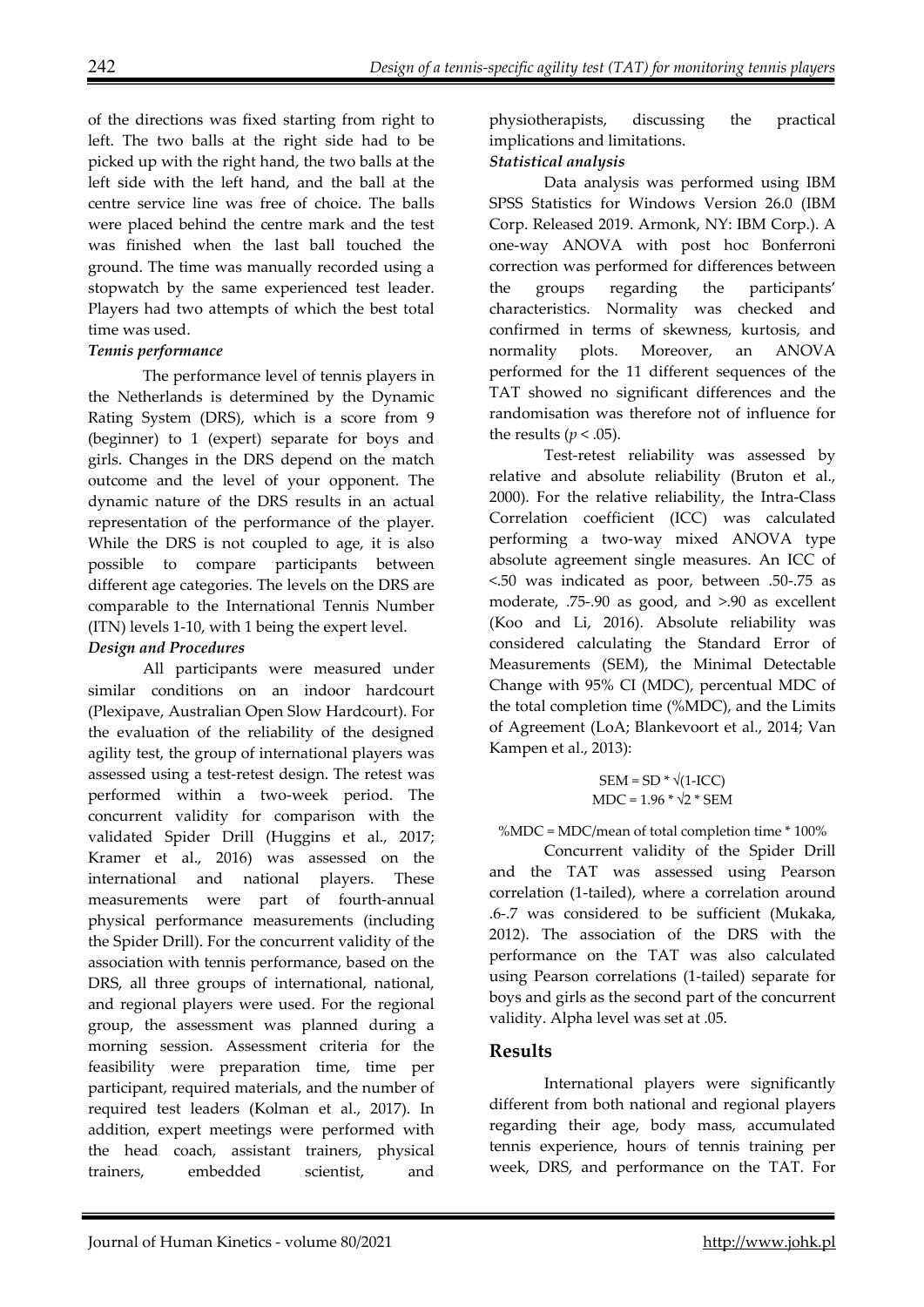height, international players were only significantly different from national players. Significant differences between national and regional players were only found for height and performance on the TAT (Table 1).

#### *Test-retest reliability*

 The TAT showed moderate relative reliability with an ICC of .74 (95% CI .34 - .92; *p* < .01). A small variation between trials was visible as some players were faster during the second trial and others were slower (Figure 2). The fastest participants showed little variation, whereas it seemed to increase up to one second for slower participants. The SEM was .34 s and the MDC .93 s, resulting in a %MDC of 6.2%. Figure 2 shows the mean difference between the two trials of .016 and the 95% LoA.

#### *Concurrent validity*

 Figure 3 shows the relationship between the TAT and the Spider Drill. A significant positive moderate correlation of .70 ( $p < .01$ ) was found between the TAT and the Spider Drill. Moreover, the association of the tennis performance and the TAT showed significant positive moderate correlations as well for both boys (r = .67; *p* < .01) and girls (r = .72; *p* < .01; Figure 4).

#### *Feasibility*

 The TAT required 5-10 min preparation time and less than 5 min per participant. The required materials included the FITLIGHT TrainerTM system, which is not applicable for every tennis academy. However, when there is no access to the light system the coach would be able to randomly assign the directions by different colours for every direction (including a drop shot). For the test leaders, only one person was required. Discussing the practical implications and limitations with experts resulted in two main disadvantages. First, the use of a mock hit, which is likely to be played with less intention than hitting a tennis ball, saving time for participants. Secondly, experts raised questions about the representativeness of the light stimulus for the match situation, as it only represented the position of the player.

# **Discussion**

The aim of this article was to design a tennis-specific agility test and evaluate the measurement properties. As hypothesized, the results revealed acceptable test-retest reliability, moderate concurrent validity, and acceptable feasibility.

 Test-retest assessment of international players within a two-week period showed moderate reliability, which was lower than expected when looking at the small mean difference between the trials in the Bland-Altman plot (Figure 2). This can be explained by the homogenous population of international players, which affects the ICC (Bruton et al., 2000). Furthermore, the Bland-Altman plot showed more stable performance for faster TAT values. These results suggest that players who were fast during their first trial would show little variation with their second trial. These results seem logical, while faster results on the TAT require a more expert level of agility performance. At these levels, the physical component of agility is performed subconsciously while focussing on the cognitive stimulus assigning the direction to move. A more stable agility performance will lead to less variation between the trials. Next to the relative reliability, also the absolute reliability was measured showing an MDC of .93 s, which is 6.2% of the total completion time. The %MDC of recognised agility tests varies from <1% to 6.5% (Eriksson et al., 2015; Hachana et al., 2014; Huggins et al., 2017), with an %MDC of 1.1% for the Spider Drill (Huggins et al., 2017). The influence of a cognitive component on the %MDC is unknown, but it was expected that agility tests including a cognitive component would show more variability leading to higher %MDC values. Agility tests including both the physical and cognitive component have three possible sources of variation. A tennis-specific agility test requires good performance on the physical, cognitive, and combined agility performance and is therefore more demanding than a COD tests. It is important to note that reliability was only tested on the international group. As such, it is unknown how far these results can be generalised to other populations, while a more heterogenous population could show more variation between trials. Therefore, before the test can be widely used for monitoring agility performance in other performance groups (e.g., national or regional youth players), more research is needed with a greater population and a wider variety of performance levels.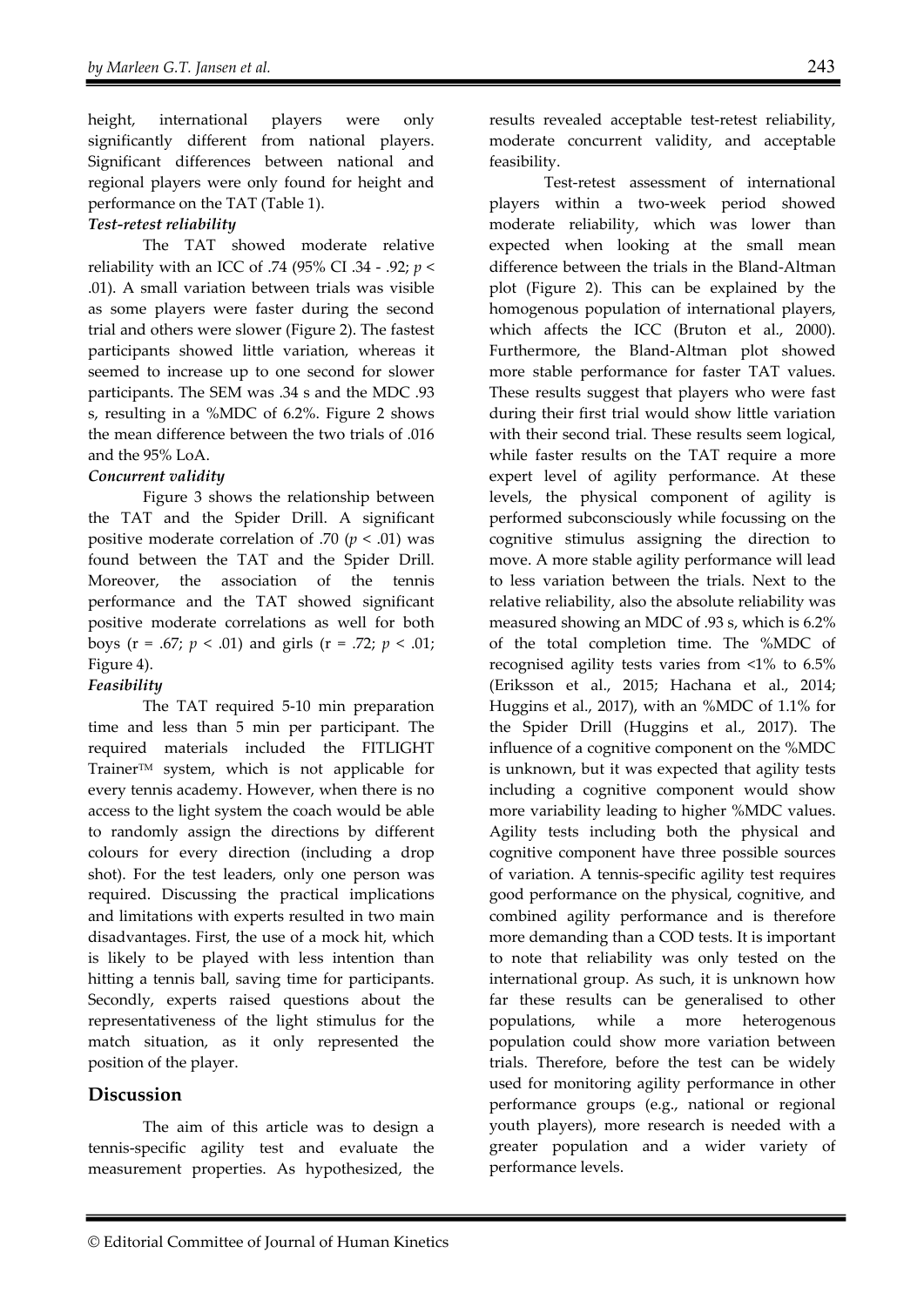**Table 1** 

| Anthropometric and performance variables of the study population. Values<br>expressed as $M \pm SD$ , except for sex (%-girls). |                                     |                           |                 |
|---------------------------------------------------------------------------------------------------------------------------------|-------------------------------------|---------------------------|-----------------|
|                                                                                                                                 |                                     |                           |                 |
| Age (years)                                                                                                                     | $22 \pm 3.7$ <sup>+1</sup>          | $14 \pm 1.4$              | $15 \pm .8$     |
| Sex                                                                                                                             | 25                                  | 44                        | 40              |
| Body Height (m)                                                                                                                 | $183.3 \pm 7.7$ <sup>+</sup>        | $166.7 \pm 9.3$           | $174.7 \pm 9.3$ |
| Body Mass (kg)                                                                                                                  | $74.7 \pm 10.2$ <sup>+‡</sup>       | $51.4 \pm 11.1$           | $60.5 \pm 11.5$ |
|                                                                                                                                 |                                     |                           |                 |
| Start tennis career (age)                                                                                                       | $7 \pm 1.4$ <sup>+1</sup>           | $5 \pm 1.3$               | $6 \pm 2.5$     |
| Accumulated tennis experience (years)                                                                                           | $15 \pm 2.7$ <sup>t‡</sup>          | $8 \pm 1.9$               | $9 \pm 2.8$     |
| Tennis (hours/week) <sup>a</sup>                                                                                                | $18.0 \pm .0^{b \ddagger \ddagger}$ | $12.1 \pm 3.3$            | $10.7 \pm 1.9$  |
| <b>DRSc</b>                                                                                                                     | $.8 \pm .3^{+1}$                    | $4.6 \pm 1.4$             | $4.9 \pm 1.1$   |
| TAT(s)                                                                                                                          | $15.1 \pm .6^{+1}$                  | $17.5 \pm 1.2^{\ddagger}$ | $16.5 \pm 1.1$  |

*Notes: †Significantly different from national players (p < .05); ‡Significantly different from regional players (p < .05); aHours of tennis training per week; bAll the international players followed the same training program; cDRS = Dynamic Rating System* 



#### **Figure 1**

*Test set-up TAT with the distances for every direction (1a, 1b, 1c). The coupling of the lights at the opponent side and the participant's side is 2+7; 3+8, 4+9, 5+10, where the combinations of 2+7 and 5+10 represent the standard rally situation, and 3+8 and 4+9 represent the defensive situation.*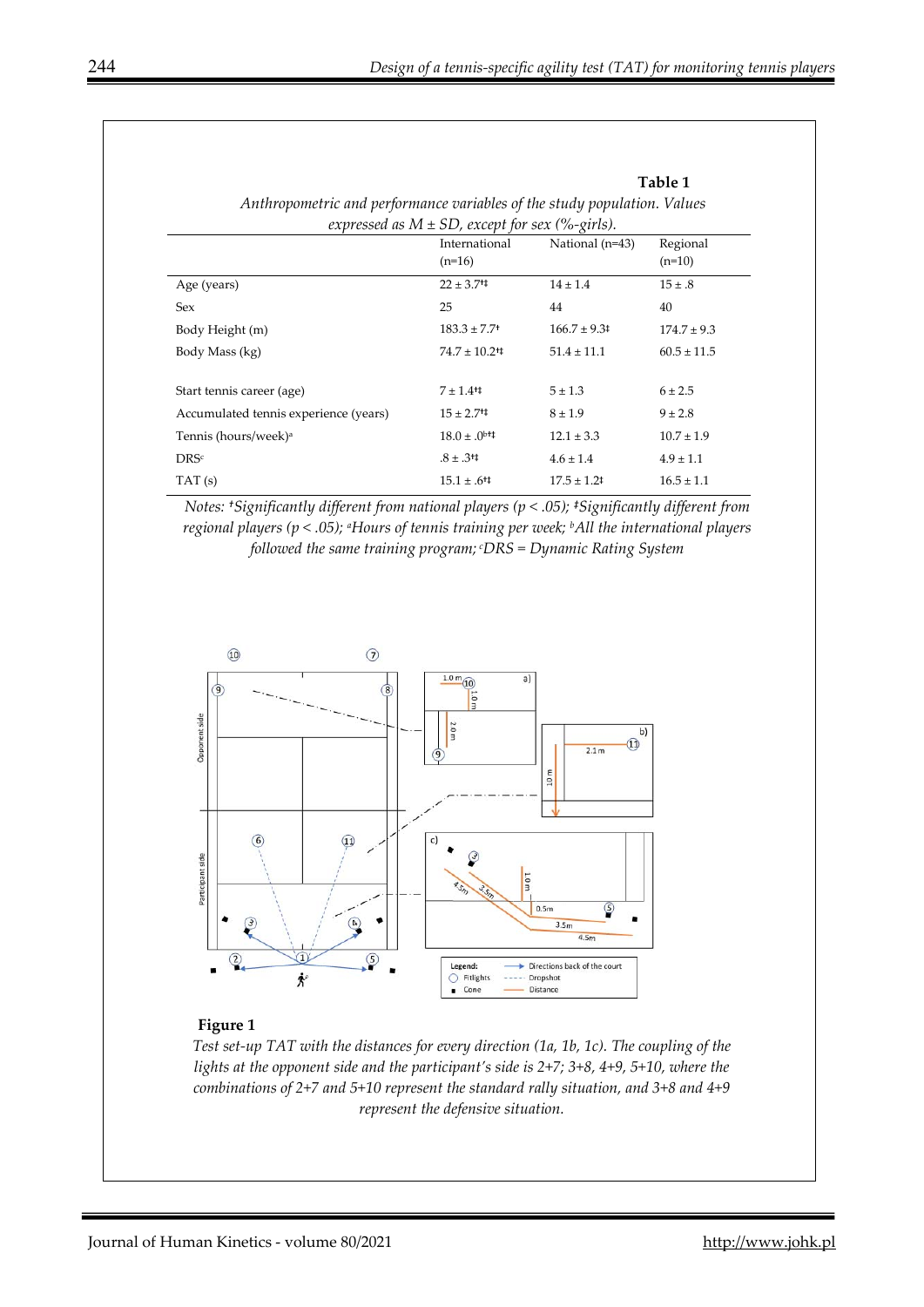

#### **Figure 2**

*Bland-Altman plot for test-retest reliability of the TAT (n=13). The dashed line represents the mean difference in completion time of the first and second test day. The dotted lines represent the 95% Limits of Agreement (M ± 1.96 SD). The ICC is included in the figure; \*\*p < .01* 



#### **Figure 3**

*Correlation of completion time on the Spider Drill and the completion time on the TAT for the international and national tennis players with*  $r = .70$  *(n = 53; \*\*p < .01).*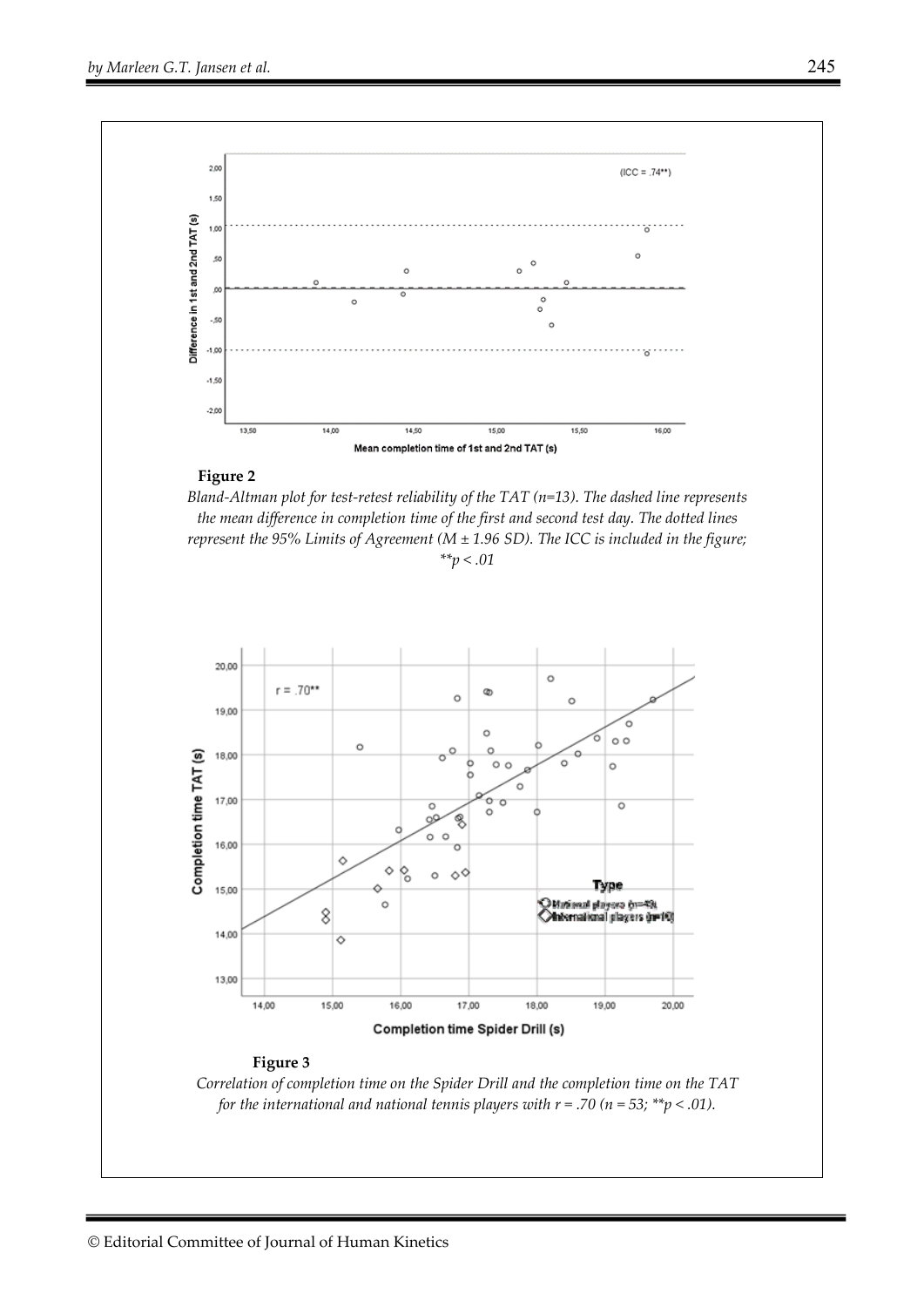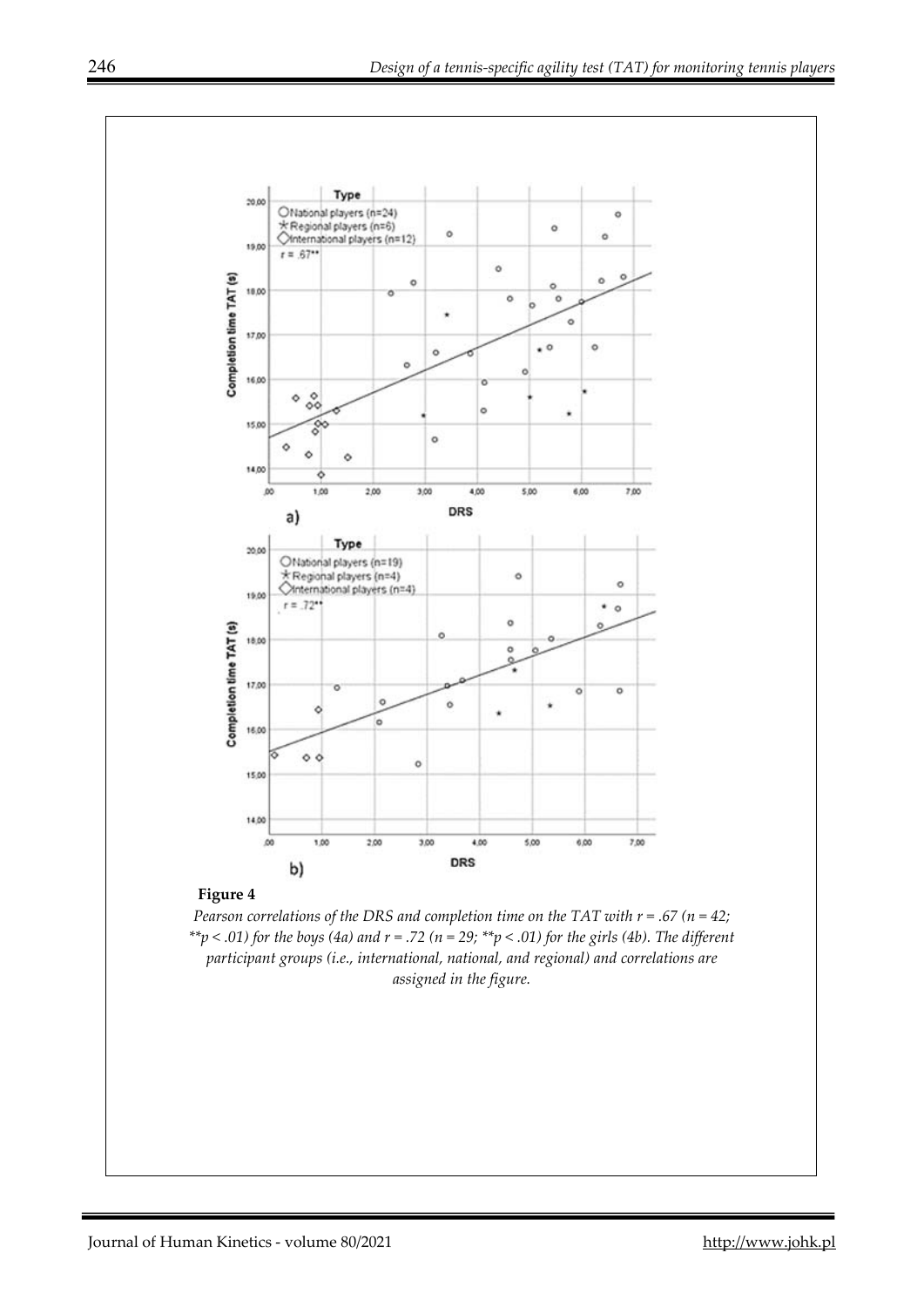Results of the concurrent validity showed a significant positive moderate correlation for the TAT and the Spider Drill. The moderate correlation can be explained by the similarity in the physical component, consisting of COD movements. The relationship between the TAT and the Spider Drill is not perfect due to the addition of a cognitive component in the TAT. With the addition of sport-specific factors such as a cognitive component, the sport-specificity of agility testing in tennis was thought to increase (Young et al., 2015). This sport-specific approach of agility testing, supported by other literature (Sheppard and Young, 2006; Zemková and Hamar, 2013), is beneficial for monitoring performance as it is a better representation of the match situation. In addition, Figure 3 suggests faster performance of international players on the TAT compared to the Spider Drill, but future research should provide more insight whether increasing the sport-specificity of the test also leads to a better representation of the tennis performance.

As expected, the association between the TAT and tennis performance showed moderate correlations for both boys and girls. International players also showed significantly better performance on the TAT compared to national and regional players. This superior performance could have been influenced by differences in players' characteristics on body height, mass, experience, etc. Since international players were older and trained more hours per week than the other players, they logically accumulated more tennis experience which positively influenced their rating. Therefore, all these factors also contribute to a better rating. Comparison of the regional and national group showed significantly better performance for the regional group. In a group of talented players, a higher age would, in general, automatically lead to a more expert level on the DRS, due to the accumulated tennis experience and anthropometrical advantages. Although most differences between the characteristics of these two groups were nonsignificant, the small advantage on age, accumulated tennis experience, and anthropometric characteristics probably explain the superior performance for regional players. Future research should focus on a discriminative analysis with more different playing levels.

Next to the high feasibility with short preparation time (5-10 min) and time per participant (<5 min), experts addressed two points of discussion. First, the use of the mock hit. Ideally, the mock hit would be changed by hitting tennis balls, for example provided by a coach. However, in such a case the completion time would highly depend on the timing and accuracy of the provision of balls by the coach. Using a ball projection machine raises another problem of the fixed time interval between ball provisions, regardless of the split time of the participant. The use of a light stimulus was the second point of discussion. Although in practice the light stimulus seems to be the best way to deal with the challenges in measuring tennis-specific agility, more information is available for players during match situations (e.g., previous rally patterns, orientation of the opponent). Literature has shown that more skilled players show superior anticipation and are therefore better in reading cues in the movement of their opponents (Farrow and Abernethy, 2003; Sheppard and Young, 2006; Triolet et al., 2013). Reacting to a light stimulus requires no processing of complex motions of the opponent. In addition, superiority of more expert levels in interpretation of the kinematic cues may be deprived (Paul et al., 2016). Consequently, studies using a light stimulus were inconsistent considering the ability to discriminate between performance levels with some studies finding superior performance for elite players, whereas other studies showed no differences between the high- and low-performance group (Paul et al., 2016). The results of this study suggest that for the TAT, the light stimulus is sufficient for differentiating between high- and lowperformance groups, at least by comparing the international to the national and regional group. Still, a next step for further improvement of the TAT is to compare different stimuli with the light stimulus to identify the most valid cognitive agility component for tennis-specific agility testing. Examples of other stimuli are the use of video footage, and a real time opponent (Shim et al., 2005).

As the TAT shows promising results, the test can be implemented for the international players providing trainers and coaches with useful information for identification of more sport-specific training targets. For the national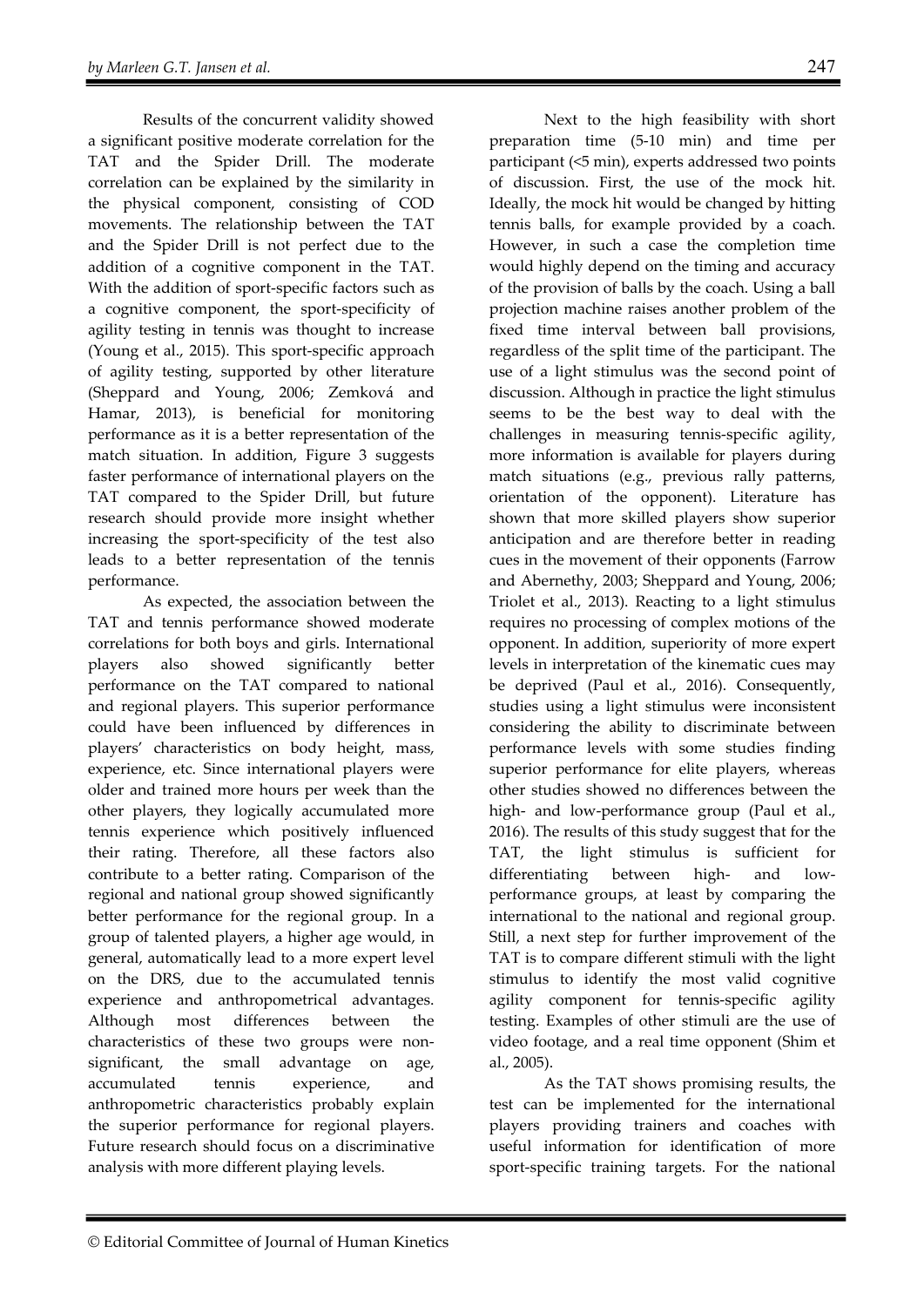and regional levels, the TAT could be useful in addition to the Spider Drill. Next to the assessment of the discriminative validity of the TAT, future research should focus on the translation to training to identify the most suitable approach for training agility. In the event of inferior agility performance, a relevant question is whether training should focus on improving agility as one construct or rather on the isolated components of agility, i.e., physical and cognitive agility (Jeffreys, 2011; Paterson et al., 2016; Sheppard and Young, 2006; Young et al., 2015). This requires deeper understanding of the general

process of motor and cognitive learning and the translation to agility performance.

In conclusion, the TAT shows promising results with acceptable test-retest reliability and concurrent validity regarding the recognised Spider Drill. International players outscore national and regional players on the test, although other underlying performance characteristics may have influenced this result. The feasibility is high and makes it likely for the TAT to be used in the practical setting.

#### **Acknowledgements**

The authors would like to thank the trainers, coaches, and physiotherapists of the KNLTB, and tennis players for their participation in this study.

## **References**

- Barber-Westin SD, Hermeto AA, Noyes FR. A six-week neuromuscular training program for competitive junior tennis players. *J Strength Cond Res*, 2010; 24: 2372-2382
- Blankevoort CG, Van Heuvelen MJ, Scherder EJ. Reliability of six physical performance tests in older people with dementia. *Physical therapy*, 2013; 93: 69-78
- Bruton A, Conway JH, Holgate ST. Reliability: what is it, and how is it measured? *Physiotherapy*, 2000, 86: 94-99
- Carboch J, Placha K, Sklenarik M. Rally pace and match characteristics of male and female tennis matches at the Australian Open 2017. *J Hum Sport Exerc*, 2018; 13: 743-751
- Eriksson A, Johansson FR, Bäck M. Reliability and criterion-related validity of the 20-yard shuttle test in competitive junior tennis players. *Open Access J Sports Med*, 2015; 6: 269- 276
- Elferink-Gemser M, Jordet G, Coelho E Silva MJ, Visscher C. The marvels of elite sports: How to get there? *Br J Sports Med*, 2011; 45: 683–684
- Farrow D, Abernethy B. Do expertise and the degree of perception-action coupling affect natural anticipatory performance? *Perception*, 2003; 32: 1127-1139
- Fernandez-Fernandez J, De Villarreal ES, Sanz-Rivas D, Moya M. The effects of 8-week plyometric training on physical performance in young tennis players. *Pediatr Exerc Sci*, 2016; 28: 77-86
- Fernandez-Fernandez J, Mendez-Villanueva A, Fernandez-Garcia B, Terrados N. Match activity and physiological responses during a junior female singles tennis tournament. *Br J Sports Med*, 2007; 41: 711-716
- Fernandez-Fernandez J, Sanz-Rivas D, Fernandez-Garcia B, Mendez-Villanueva A. Match activity and physiological load during a clay-court tennis tournament in elite female players. *J Sports Sci*, 2008; 26: 1589-1595
- Fernandez-Fernandez J, Ulbricht A, Ferrauti A. Fitness testing of tennis players: How valuable is it? *Br J Sports Med*, 2014; 48: i22-i31
- Hachana Y, Chaabene H, Rajeb GB, Khlifa R, Aouadi R, Chamari K, Gabbett TJ. Validity and reliability of new agility test among elite and subelite under 14-soccer players. *PloS One*, 2014; 9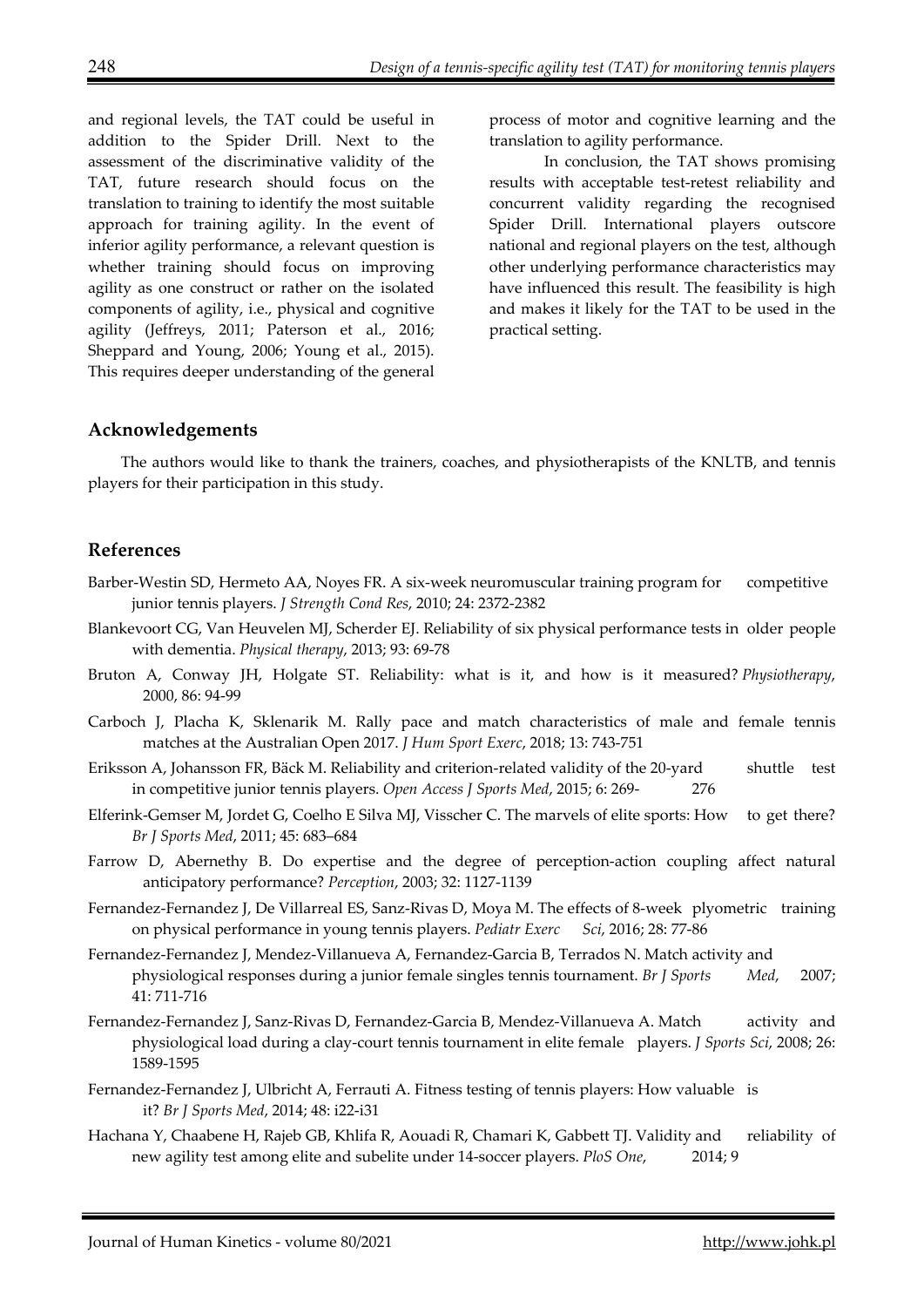- Hornery DJ, Farrow D, Mujika I, Young W. An integrated physiological and performance profile of professional tennis. *Br J Sports Med*, 2007; 41: 531-536
- Huggins J, Jarvis P, Brazier J, Kyriacou Y, Bishop, C. Within-and between-session reliability of the spider drill test to assess Change of Direction Speed in youth tennis athletes. *Int J* Sports Med, 2017; 3
- Jeffreys I. A task-based approach to developing context-specific agility. *Strength & Conditioning Journal*, 2011; 33: 52-59
- Kolman N, Huijgen B, Kramer T, Elferink-Gemser M, Visscher C. The Dutch technical-tactical tennis test (D4T) for talent identification and development: Psychometric characteristics. *J Hum Kinet*, 2017; 55: 127-138
- Koo TK, Li MY. A guideline of selecting and reporting intraclass correlation coefficients for reliability research. *J Chiropr Med*, 2016; 15: 155-163
- Kovacs MS. Applied physiology of tennis performance. *Br J Sports Med*, 2006; 40: 381-386
- Kovalchik SA, Reid M. Comparing matchplay characteristics and physical demands of junior and professional tennis athletes in the era of big data. *J Sports Sci Med*, 2017; 16: 489-497
- Kramer T, Huijgen BC, Elferink-Gemser MT, Visscher C. A longitudinal study of physical fitness in elite junior tennis players. *Pediatr Exerc Sci*, 2016; 28: 553-564
- Leone M, Comtois AS, Tremblay F, Léger L. Specificity of running speed and agility in competitive junior tennis players. *Med Sci Tennis*, 2006; 11: 10-11
- Loureiro LDFB, De Freitas PB. Development of an Agility Test for Badminton Players and Assessment of Its Validity and Test–Retest Reliability. *Int J Sports Physiol Perform*, 2016; 11: 305-310
- Loureiro LDFB, Dias MOC, Cremasco FC, Da Silva MG, De Freitas PB. Assessment of Specificity of the Badcamp Agility Test for Badminton Players. *J Hum Kinet*, 2017; 57: 191- 198
- Madsen CM, Karlsen A, Nybo L. Novel speed test for evaluation of badminton-specific movements. *J Strength Cond Res*, 2015; 29: 1203-1210
- Morrow JR Jr, Jackson AW, Disch JG, Mood DP, eds. Norm referenced reliability and validity. In: *Measurement and evaluation in human performance*. 5th ed. Champaign, IL: Human Kinetics: 89- 104; 2011
- Mukaka MM. A guide to appropriate use of correlation coefficient in medical research. *Malawi Med J*, 2012; 24: 69-71
- Munivrana G, Filipčić A, Filipčić T. Relationship of speed, agility, neuromuscular power, and selected anthropometrical variables and performance results of male and female junior tennis players. *Collegium antropologicum*, 2015; 39: 109-116
- Paterson S, McMaster DT, Cronin J. Assessing change of direction ability in badminton athletes. *Strength and Conditioning Journal*, 2016; 38: 18-30
- Paul DJ, Gabbett TJ, Nassis GP. Agility in team sports: Testing, training and factors affecting performance. *Sports Medicine*, 2016; 46: 421-442
- Sekulic D, Uljevic O, Peric M, Spasic M, Kondric M. Reliability and factorial validity of non- specific and tennis-specific pre-planned agility tests; preliminary analysis. *J Hum Kinet*, 2017; 55: 107-116
- Shim J, Carlton LG, Chow JW, Chae WS. The use of anticipatory visual cues by highly skilled tennis players. *J Mot Behav*, 2005; 37: 164-175
- Sheppard JM, Young WB. Agility literature review: Classifications, training and testing. *J Sports Sci*, 2006; 24: 919-932
- Triolet C, Benguigui N, Le Runigo C, Williams AM. Quantifying the nature of anticipation in professional tennis. *J Sports Sci*, 2013; 31: 820-830
- Ulbricht A, Fernandez-Fernandez J, Mendez-Villanueva A, Ferrauti A. Impact of fitness characteristics on tennis performance in elite junior tennis players. *J Strength Cond Res*, 2016; 30: 989-998